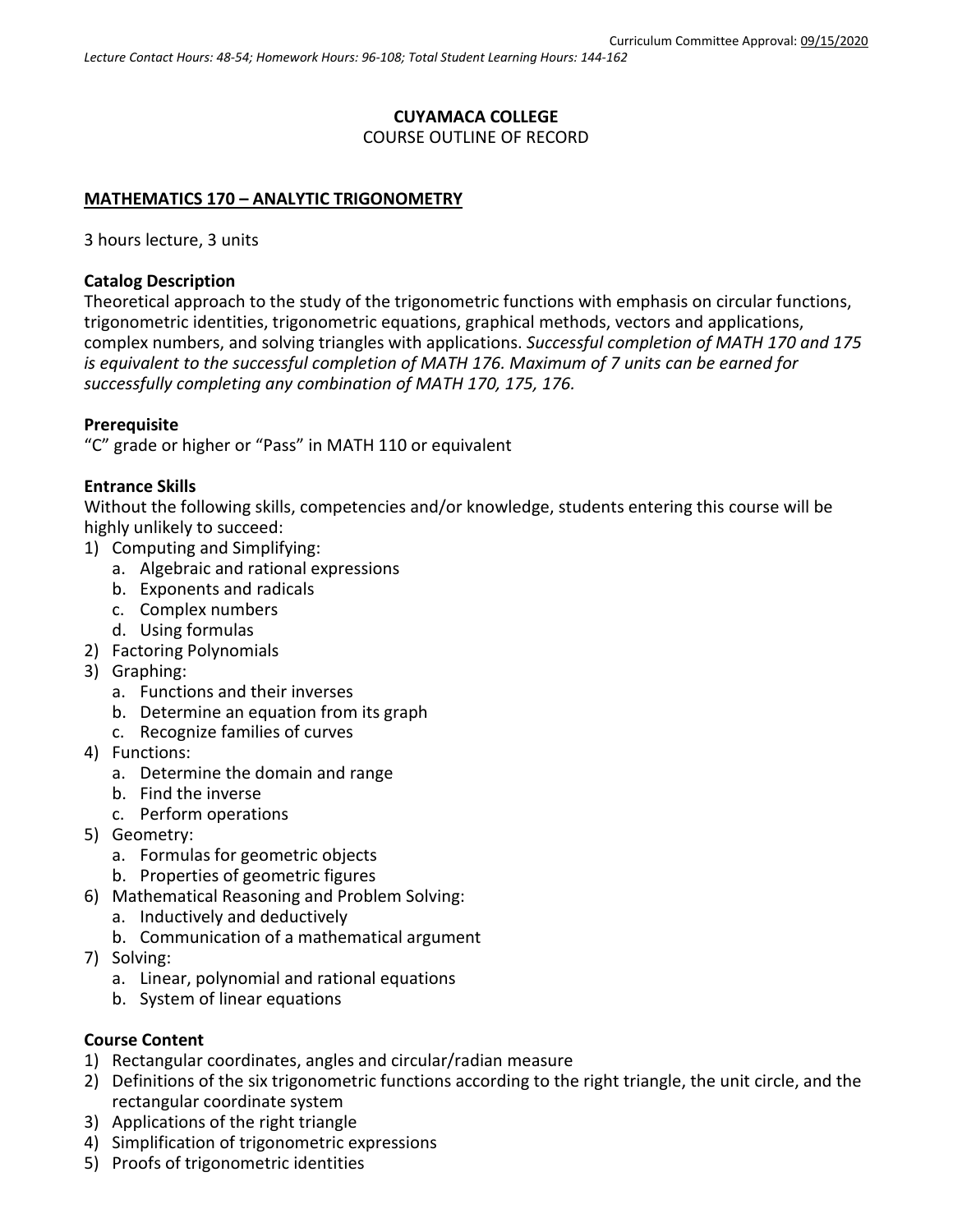- 6) Graphs of trigonometric functions: period, amplitude, phase shift, asymptotes
- 7) Inverse trigonometric functions and their graphs
- 8) Trigonometric equations
- 9) Solving Triangles: Law of Sines and Law of Cosines

# **Course Objectives**

## Students will be able to:

- 1) Identify special triangles and their related angle and side measures;
- 2) Evaluate the trigonometric function of an angle in degree and radian measure;
- 3) Manipulate and simplify a trigonometric expression;
- 4) Solve trigonometric equations, triangles, and applications;
- 5) Graph the basic trigonometric functions and apply changes in period, phase and amplitude to generate new graphs;
- 6) Evaluate and graph inverse trigonometric functions;
- 7) Prove trigonometric identities;
- 8) Calculate vector sum, vector products, dot products, vector magnitudes and vector angles;
- 9) Analyze physical problems and create trigonometric relationships involving triangles, the coordinate system, the unit circle or vectors.

## **Method of Evaluation**

A grading system will be established by the instructor and implemented uniformly. Grades will be based on demonstrated proficiency in subject matter determined by multiple measurements for evaluation, one of which must be essay exams, skills demonstration or, where appropriate, the symbol system.

- 1) Exploration activities (both independent and group) which measure students' ability to discover how different parameters affect the graphs of trigonometric functions, or how to combine trigonometric relationships to prove a new trigonometric identity.
- 2) Homework assignments which measure students' ability to: select and evaluate trigonometric functions, make computations in degrees and radians, create graphs of trigonometric functions, transform an expression with identities, and construct a plan and carry out the plan to solve trigonometric word problems.
- 3) Exams, including a comprehensive final exam and quizzes which measure students' ability to: define and calculate with all six trigonometric functions in degrees and radians, sketch graphs of trigonometric functions as well as discuss the functions' domain and range, construct a logical sequence of transformations which verify trigonometric identities, and breakdown a physical problem into trigonometric components in order to produce a solution.

### **Special Materials Required of Student**

Calculator

### **Minimum Instructional Facilities**

Smart classroom with whiteboards covering three walls, graphing utility and viewscreen, overhead projector

### **Method of Instruction**

- 1) Lecture and discussion
- 2) Teamwork
- 3) Instructor-guided discovery
- 4) Computer-facilitated instruction